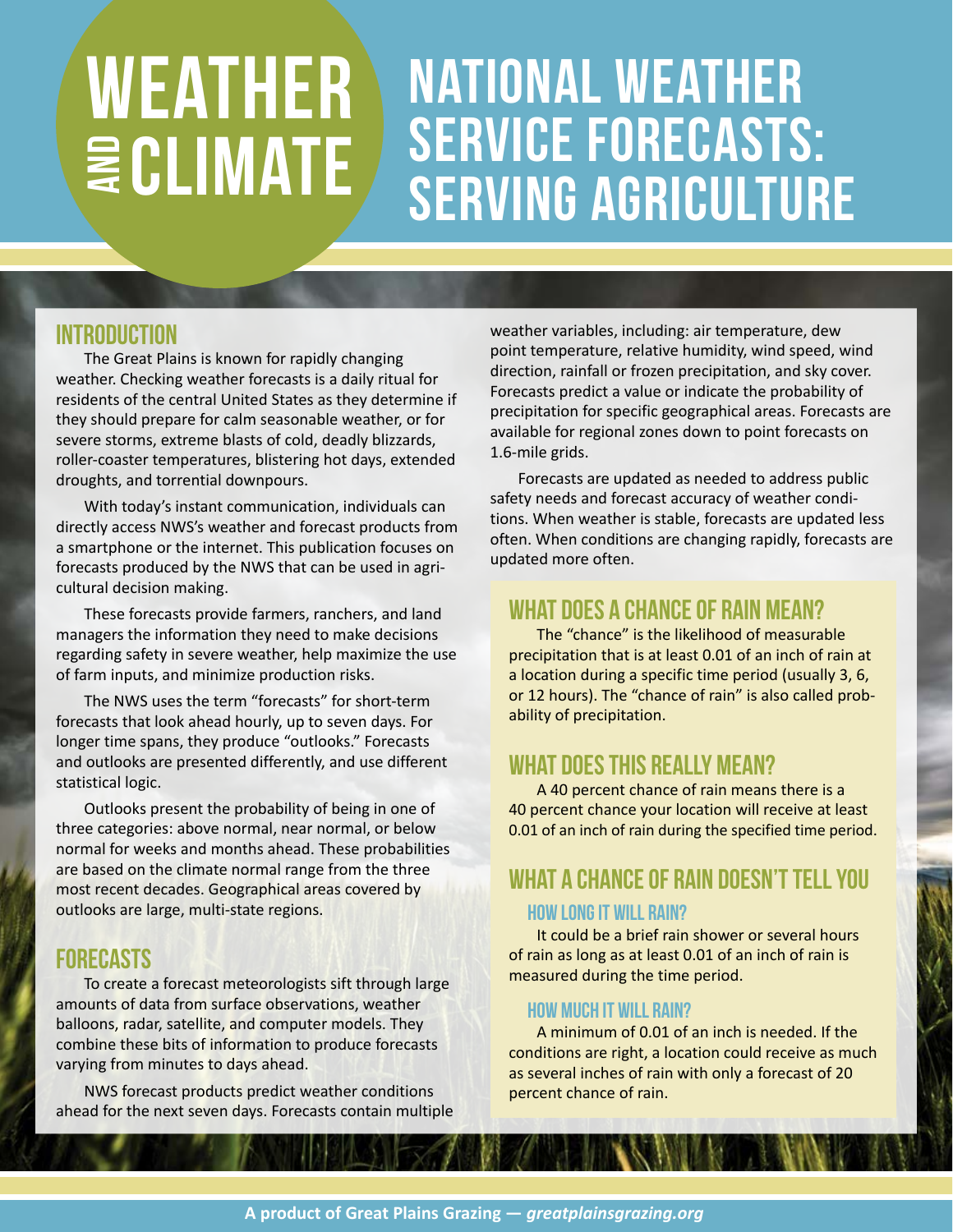## MOBILE DEVICE ACCESS

To access NWS forecasts on a mobile device, enter ["mobile.weather.gov"](http://mobile.weather.gov/) into your mobile device's browser app. On the landing page, enter a city and state or ZIP code. Entered locations are automatically saved for quick forecast access. Touching the "Go" button brings up the location, any special weather statement or hazardous weather advisory, and current conditions (Figure 1). The statement or advisory includes a warning symbol that provides detailed information. The plus symbol in the "Current Conditions" box brings up additional weather data and details about the observed location.

Scroll down to see next viewable box, "Forecast" (Figure 1). It includes forecast information for the next 36 hours, navigation arrows to advance or backup the forecast, plus symbols to go to hourly forecasts, and a "Detailed Forecast" that provide more information. Other menu tabs link to: Radar, Satellite, Forecast Discussion, Forecast Graphics, Rivers/Lakes, Tweet a #wxreport, Tropical Weather, Marine/Tides, Astronomical Data, Tsunami, Full Site, FAQ, Site Info, and Feedback.

To dig deeper into the forecast, the "Forecast" box offers a number of options. Use the arrows to move forward to see day and night forecasts for up to 7 days. Touching the plus button in the box for any day or night displayed brings up the hour-by-hour forecast (Figure 2). The hourly forecasts include: general weather, temperature, wind direction, and wind speed. When there is a chance of rain, thunderstorms, snow, or other frozen precipitation, the probability of precipitation is shown as a percent with the weather type icon.

## WEATHER.GOV and YOUR FORECAST OFFICE

The NWS's full website is *[weather.gov](http://www.weather.gov/)*. Users have the choice of viewing point forecasts for a single location or seeing nationwide forecast maps. The *[weather.gov](http://www.weather.gov/)* homepage shows all active watches and warnings on maps of the United States (Figure 3).

The *[weather.gov](http://www.weather.gov/)* homepage is an interactive map that allows users to select their local NWS office's forecast homepage (Figure 3). Select an area on the map to go to the home webpage for that local office. There are 122 forecast offices across the continental United States.



*Figure 1. NWS mobile.weather.gov Figure 2. NWS mobile.weather.gov – Local hourby-hour screen*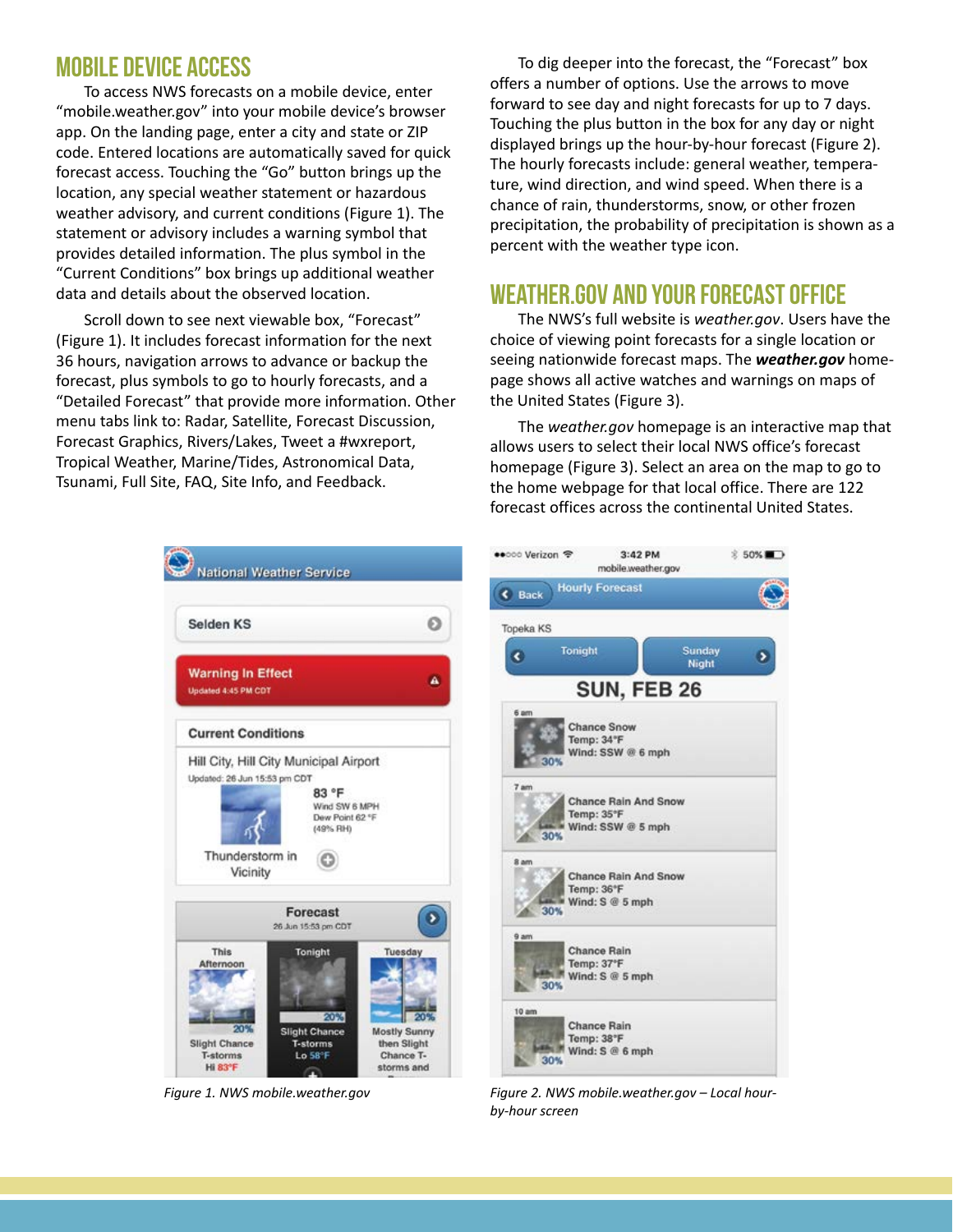Local forecast office home webpages vary (Figure 4). An interactive map of the local forecast office's service area takes users to a point forecast webpage. The page may include one or more "Graphicasts" or "Weather Story" items. These are regional weather graphics that highlight weather of note or concern. Other products on the page include local radar, weather maps, and text and icon product selection (Figure 4).

The point forecast page lists the local office toward the top of the page. If there are any hazardous weather statements or advisories, they are listed next in red highlights. Below that are weather data from the closest National Weather Service weather station. After that is a day and night capsule forecast covering the next 5 days and nights (Figure 5).

Scrolling down the page brings up the "Detailed Forecast" for the next 7 days. This is a text forecast that often includes information on wind speeds, gusts, precipitation timing, precipitation amounts, and changes from rain to frozen precipitation.

To the right of the "Detailed Forecast" is an interactive map showing the "Point Forecast" area. Just below this



*Figure 3. NWS [– weather.gov –](http://www.weather.gov/) webpage*

## NOAA National Weather Service

The National Weather Service (NWS) (*[weather.gov](http://www.weather.gov/)*) is part of the National Oceanic and Atmospheric Administration (NOAA) (*[noaa.gov](http://www.noaa.gov/)*). NOAA is administered through the United States Department of Commerce. NOAA monitors and investigates our world, from the surface of the sun to the depths of the ocean to keep citizens informed of the changing environment.





box are the date and time of the last forecast update and the dates and times the forecast covers.

Farther down the page is the "Hourly Weather Forecast Graph" (Figure 6). This is one of the most powerful forecast tools available. It provides time series graphs of hourly forecast weather variables over a 48-hour period. Variables that can be graphed, include: temperature, wind, relative humidity, rain, thunder, and other types of selected weather variables. An interactive time and date box can be used to start the graph from any date and hour to view hourly forecasts for as long as 7 days. Users can turn off or on weather variables or conditions listed above the graphs or graph legend.



*Figure 5. NWS Point Forecast Page*